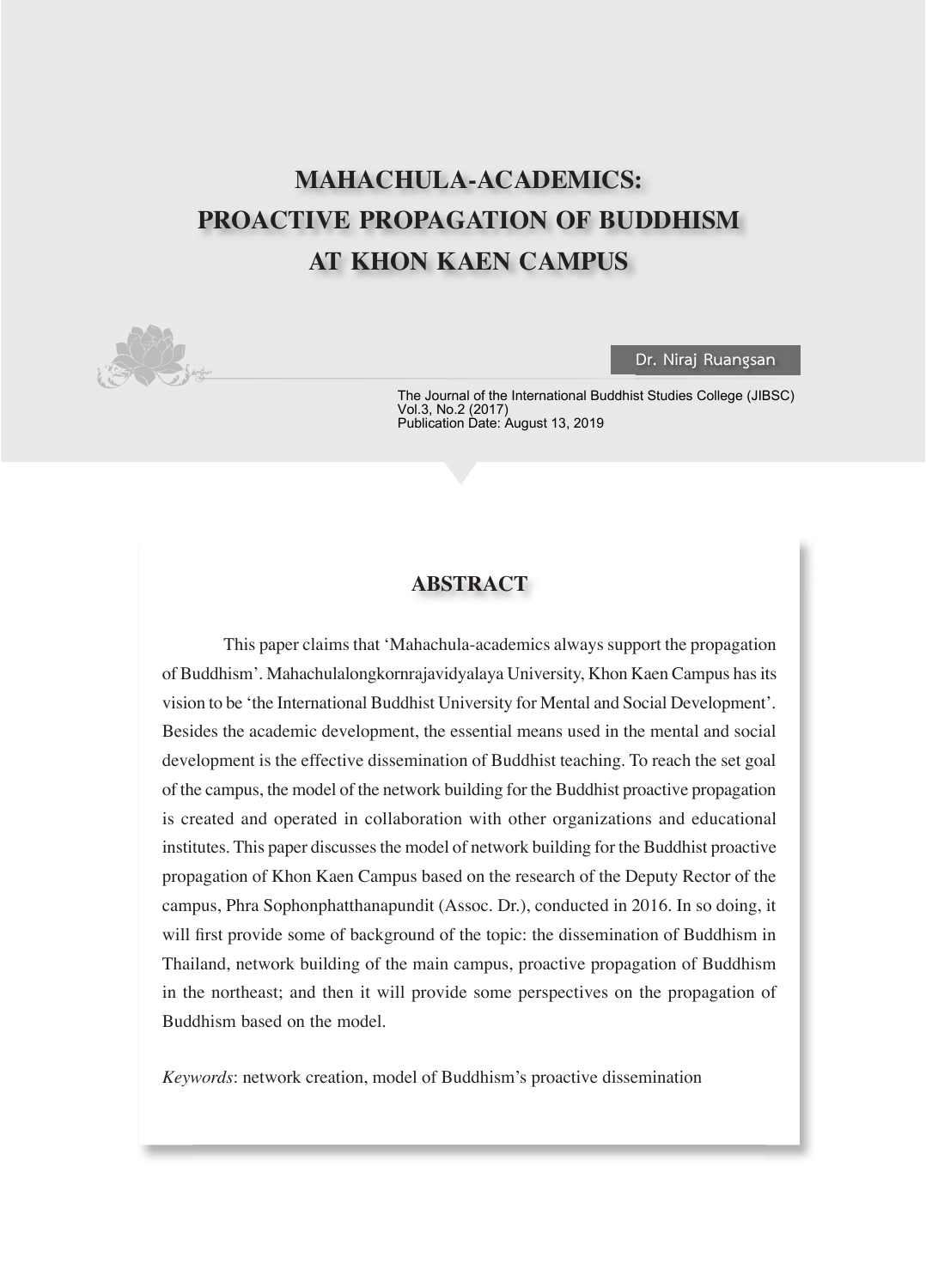## **INTRODUCTION**

Mahachulalongkornrajavidyalaya University stipulates the organization of education and propagation of Buddhism as its primary mission by establishing both national and international networks. Following the main campus philosophy, Khon Kaen Campus has its vision to be 'the International Buddhist University for Mental and Social Development' and also to spread Buddhism in the northeast of the country. To reach such specified goal of the campus, the model of the network building for the Buddhist proactive propagation is created by the Deputy Rector of Khon Kaen Campus, Phra Sophonphatthanapundit (Assoc. Prof. Dr.) and operated in the collaboration of the other organizations and educational institutes. The outputs of the model application rely on outstanding betterment of the religious dissemination in the region. Of course, the model is not simply created as it requires the intensive governmental and academic experiences of the deputy rector as well as the well support from his subordinates. It is very interesting how the model is developed and implemented in order to promote Buddhism within the region. The key of success in applying the model is the network building and cooperation of the network institutions. This paper discusses the model of network building for the Buddhist proactive propagation of Khon Kaen Campus based on the research, conducted in 2016, with 2,005 study samples. In so doing, it will first provide some of background of the topic: dissemination of Buddhism in Thailand, network building of the main campus, proactive propagation of Buddhism in the northeast; and it will then provide some perspectives on the propagation of Buddhism based on the model.

#### **BUDDHIST DISSERMINATION IN THAILAND**

The dissemination of Buddhism has its root in the time of the Pāli Canon where the Buddha ordered sixty Arahant disciples to propagate the religion.

Wander, o *bhikkhus*, on a wandering for the benefit of many folk, for the happiness of many folk, out of sympathy for the world, for the welfare, for the benefit, for the happiness of angels and mankind. Do not the two of you go as one. Declare, o *bhikkhu*s, the dhamma, beautiful in the beginning, beautiful in the middle, beautiful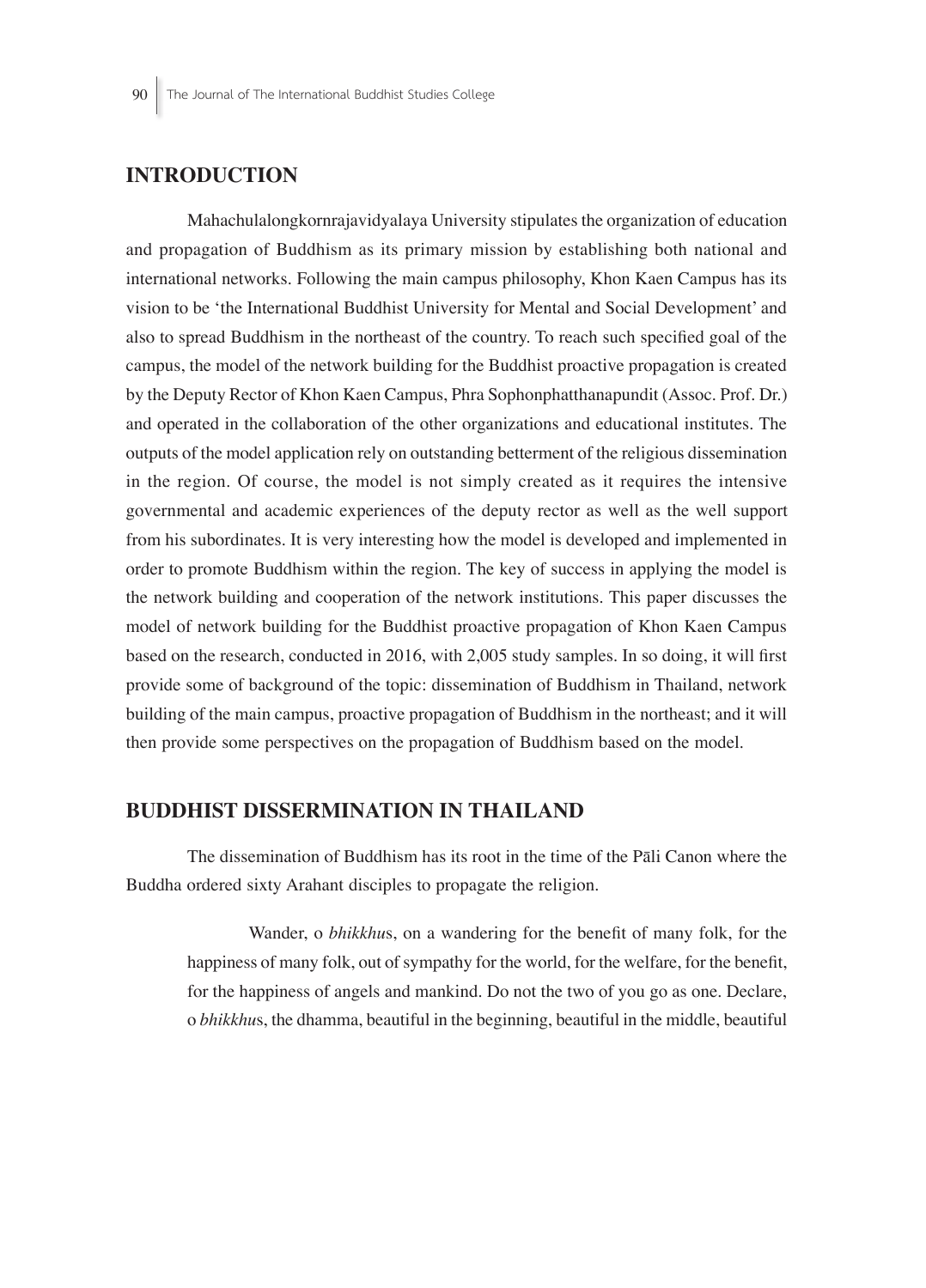in the end, both in meaning and in letter; announce the fully and totally complete and pure holy life. $<sup>1</sup>$ </sup>

After the passing away of the Lord, his religious heirs have continued the propagation of the religion in many parts of the world. During the  $5<sup>th</sup>$  to  $13<sup>th</sup>$  centuries, Southeast Asian empires were influenced directly from India, following Mahayana Buddhism and according to the Chinese pilgrim Yijing, who noted in his travels, all major sects of Indian Buddhism flourished in these areas.<sup>2</sup> After the decline of Buddhism in India, missions of Sinhalese monks gradually converted the Mon people and the Pyu city-states from Ari Buddhism to Theravāda and over the next two centuries also brought Theravāda Buddhism to the Bamar people, Thailand, Laos and Cambodia where it supplanted previous forms of Buddhism.<sup>3</sup> Since then, Theravāda has become the dominant sect in Thailand.

Today, it is undeniable that there is a close relationship between Buddhism and the Thai people. The majority of Thai people apply teachings of the Buddha as a guideline in their daily lives. Also, Buddhism influences the Thai society in many areas such as social and cultural studies, social work, economy, and even politics. Buddhism and Thai people therefore are bound in a relationship like 'an unbroken network'.<sup>4</sup> The root of the prosperity of Buddhism in Thailand is the existence of the Sangha governmental organizations, which has continued the propagation of Buddhism for a long time. The Sangha in Thailand plays an important role in spreading the religion in three main aspects: dissemination of Buddhism to the communities in the form of the Dhammadūta (religious propagators) mission, using modern information technology and accessible language based on knowledge or research; dissemination of Buddhism to the communities by means of educational welfare allowing the temples or

<sup>1</sup> '*Caratha bhikkhave cārikaṁ bahujanahitāya bahujanasukhāya lokānukampāya atthāya hitāya sukhāya devamanussānaṁ. Mā ekena dve agamittha, desetha bhikkhave Dhammaṁ, ādikalyāṇaṁ majjhekalyāṇaṁ pariyosānakalyāṇaṁ, sātthaṁ sabyañjanaṁ; kevalaparipuṇṇaṁ parisuddhaṁ brahmacariyaṁ pakāsetha*'. Vi.M., (Bangkok: Mahachulalongkornrajavidyalaya Press, 2006), p.40.

<sup>2</sup> Bhikkhu Sujato, **Sects & Sectarianism: The Origin of Buddhist Schools**, (Taiwan: The Corporate Body of the Buddha Education Foundaton, 2007), p. 72.

<sup>3</sup> Richard F. Gombrich, **Theravada Buddhism: A Social History from Ancient Banares to Modern Colombo**. (London: Routledge, 2006), p.3.

<sup>4</sup> Phra Sophonphatthanapundit, **"Model of Network Building for the Buddhist Proactive Propagation of Mahachulalongkornrajavidyalaya University at Khon Kaen Campus"**. (paper presented at the The 3th National and the 1st International Conference: Integration of Buddhism with Research to develop a Sustainable Society, Khon Kaen, Thailand, 30 March 2016 2016), p.395.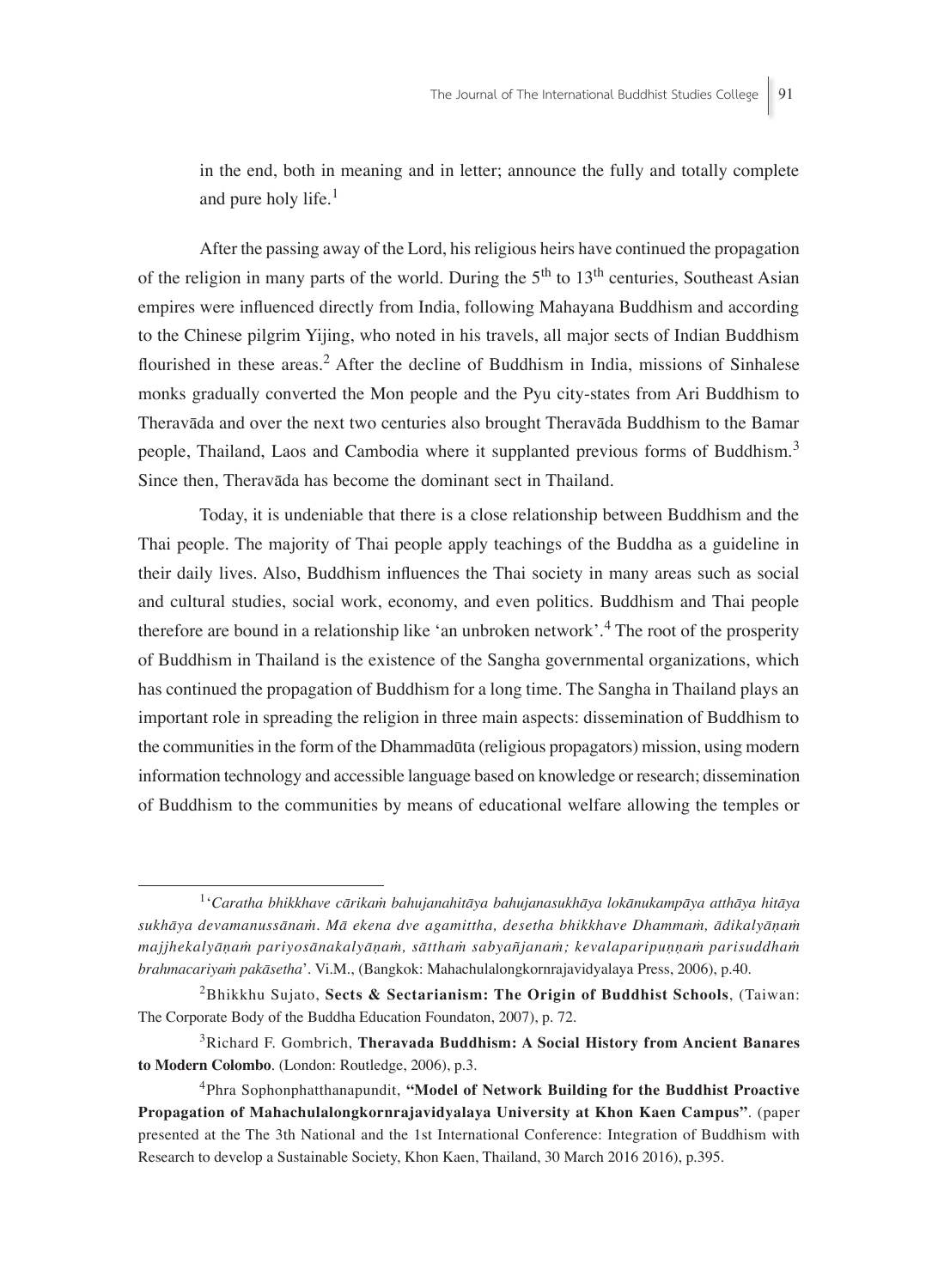religious facilities as learning centers for people at all levels of society, providing further education beyond the official education system of Thailand; promoting public health by using the temples and religious facilities as vocational centers for the community such as hospitals, health care stations, residential places, convalescent homes and vocational workshops.<sup>5</sup> From above, it is said that the propagation of Buddhism involves social assistance, social service, education and management. The propagators today do not only require Buddhist knowledge but also service, academic and administrative skills. Mahachula Buddhist University seems to be the only training center to utilize these religious propagation skills.

#### **MAHACHULA BUDDHIST UNIVERSITY: NETWORK BUILDING**

In 1887 (2430), His Majesty King Chulalongkorn (King Rama V) established the first Sangha college in Thailand 'Mahadhatu Witthayalai', which was in Wat Mahadhatu, Bangkok. It was intended to be an institute where monks, novices and laity come to study the Buddhist doctrines and higher education. On  $13<sup>th</sup>$  September 1896 (2439), the college was given a new status and name in relation to His Majesty King Chulalongkorn as 'Mahachulalongkornrajavidyalaya University'.<sup>6</sup> An essential progress was made in 1997 (2540), where the Thai Parliament passed the Act, recognizing the university as a legal entity and the university under the government supervision.<sup>7</sup> Since then, its educational management has expanded all over the country. Thousands of both home and oversea students registered to study. Operated by hundreds of staff memebers, the university now has 11 campuses, 16 Sangha colleges, 3 Extended Classrooms, 14 Academic Service Units, 1 Domestic Affiliated Institute and 5 International Affiliated Institutes.<sup>8</sup> Currently, the university is offering the postgraduate education in 11 programs under the supervision of the Graduate School; the bachelor programs are under the management of the four faculties: Buddhism, Education, Humanities and Social Sciences. For social service, the university has academic service units to operate the Abhidhammajotika College, Buddhist Sunday School, Buddhist Research Institute, Vipassana Meditation Institute, Language Institute and ASEAN Studies Centre.<sup>9</sup>

5 *Ibid*.

<sup>6</sup>*Ibid*. <sup>7</sup>*Ibid*., p.8. <sup>8</sup>*Ibid*., p.10. <sup>9</sup>*Ibid*.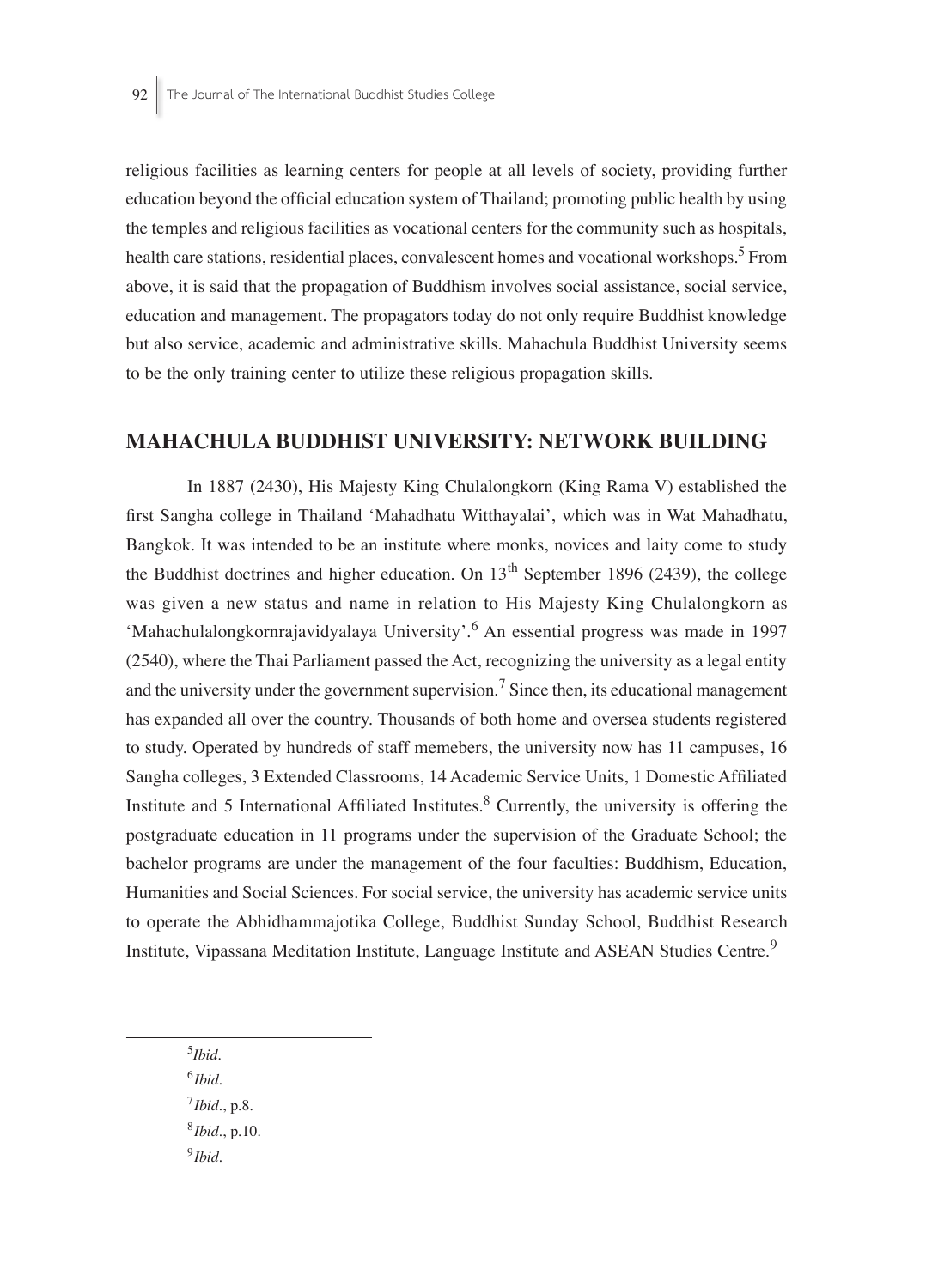Mahachulalongkornrajavidyalaya University stipulates the organization of education and Buddhist propagation as its primary mission by establishing both national and international networks through the activities it organizes such as the Vesak Celebration Ceremony in Thailand together with the participation of attendees from over 80 countries.<sup>10</sup> Most of the university's missions at the organizational level relate to academic collaboration with its external networks. For instance, the International Seminar on 'Buddhist Dhamma and Development of Society and Economy' was organized by the university together with the participation of 85 countries. Also, a number of activities such as Project of Dhamma Teaching in Schools, International Dhammadūta Propagators, and International Conferences are organized with the same purpose. Besides the regular education management of the university, one of the most important activities is 'Morality Training for the Public' sponsored by the Ministry of Education in the fiscal year 2008. In order to achieve the goal determined, the university has approached many agencies and networks to ask for their collaboration such as Department of Religious Affairs, Ministry of Culture, Office of National Buddhism and the Sangha in Area 14.<sup>11</sup>

The university's model for the creation and maintenance of external and internal networks depends on the cooperation of many people both inside and outside of the university. It is operated by integration between Buddhism and modern sciences as a corpus for connecting people, organizations and parties. The most advantageous point of MCU is that the institute was established at the initiation of King Rama V as a Buddhist University. Besides its reputation in education management for the Mahanikāya Sangha Buddhist tradition, the university has been honored domestically and internationally for its devotion to Buddhist teaching preservation. The international mission is organized in accordance with the vision of Phra Brahmapundit (Prof. Dr.), Rector of the university who said that 'International-hood appeared through organizing the Vesak Ceremony as the world important day, the university is assigned by the government to organize the conference, leading to the agreement for establishing Thailand as the centre of Buddhism'.  $^{12}$  The effective education management of

<sup>10</sup> International Council for Day of Vesak, **"Program: The 13th United Nations for Day of Vesak Celebrations,"** (Thailand: The Royal Government of Thailand, 2016), pp.5-122.

<sup>&</sup>lt;sup>11</sup> Mahachulalongkornrajavidyalaya University, Development Plan of Mahachulalongkorn**rajavidyalaya University in Higher Education, Version 11 (2012 -2016).** (Bangkok: Mahachulalongkornrajavidyalaya Press, 2549), p.150.

<sup>12</sup> *Ibid*., p.151.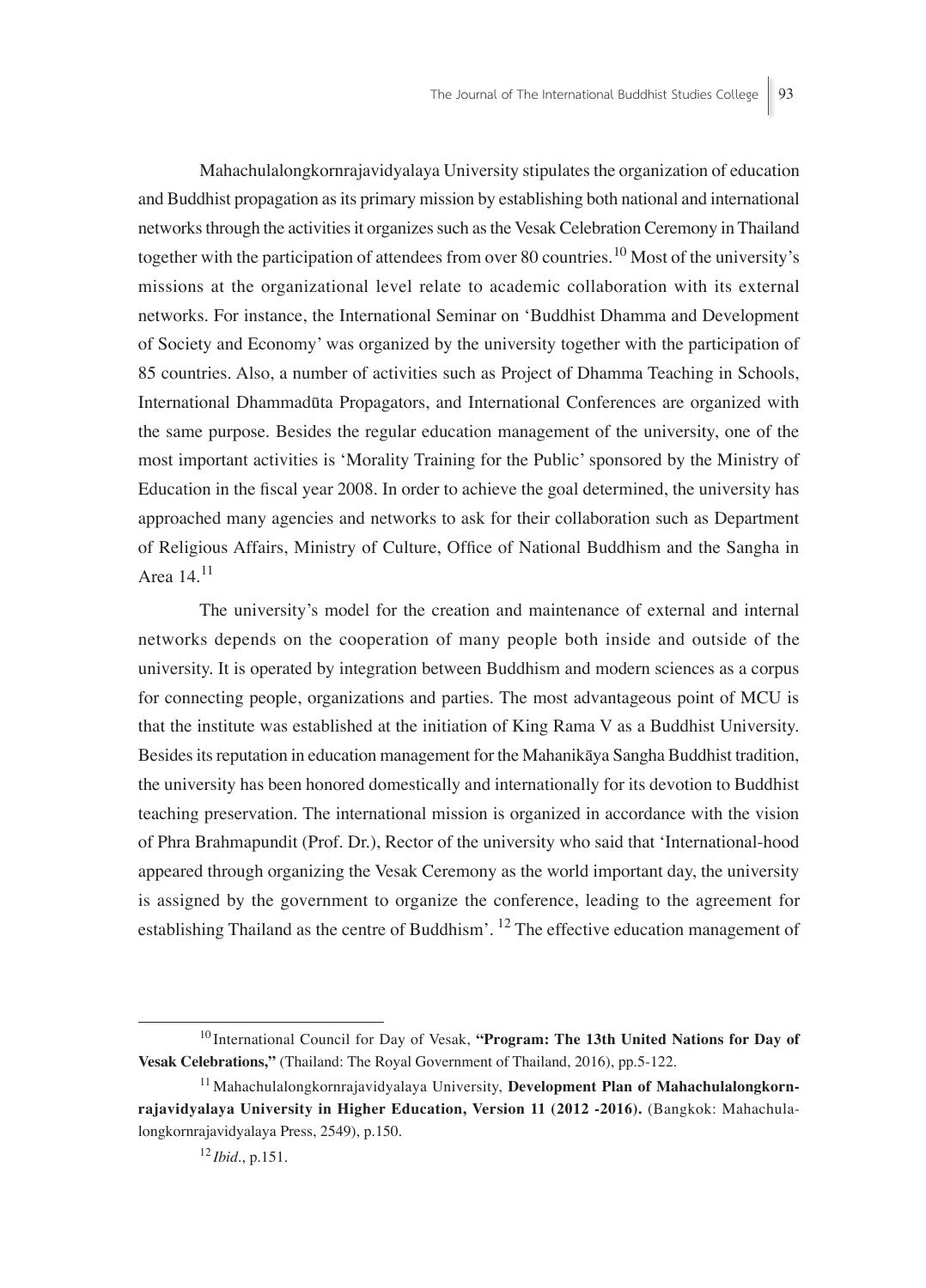the university leads to the increasing size of its network. The university has also gained trust among the networks for constantly organizing many international projects.

## **KHON KEAN CAMPUS: NETWORK BUILDING MODEL OF PROACTIVE BUDDHIST PROPAGATION**

Following the main campus, Khon Kaen Campus approaches the propagation of Buddhism with a mission to create a network within and outside the country by organizing Buddhist activities with the participation of institutions such as educational institutes, government and private sector agencies, the public, and the Sangha working in local, national and regional areas. This leads to the acquirement of a model of network creation and proactive propagation of Buddhism in the northeast of Thailand. In other words, this creates a domestic and international institutional collaboration, makes possible the establishment of a network inside and outside of the country, and creates a clearer practical guideline and means of participation in the proactive dissemination of Buddhism. In Khon Kaen Campus, the network of proactive dissemination is built in two levels: 1) Domestic Level: the network within the country divided into three levels (local, provincial, and national); 2) International Level: the network at the regional level which was a connection between countries in the Indochina region such as Laos, Vietnam and China.

### **DOMESTIC NETWORK**

According to the mission of MCU, to organize Buddhist education together with the dissemination of Buddhism to all regions of Thailand, MUC KK, as one campus of the mother university, critically attempts to increase the effectiveness of Buddhism dissemination by stipulating the vision of creating networks to seek the collaboration of various related agencies inside the I-San region. The university joins hands with the Sangha in Area 9, official agencies, educational institutes, local administrative organizations in Khon Kaen and surrounding provinces to proactively spread Buddhism.

The model of network building for MCU KK's proactive propagation of Buddhism was carried out through participation of other institutes (mainly classified into three groups: educational institutes; public, government and private sector organizations; Sangha network) and the general public through the activities of the campus. Integrated with the strategies of the university, the university organized projects and activities such as the projects of 'Tipitaka'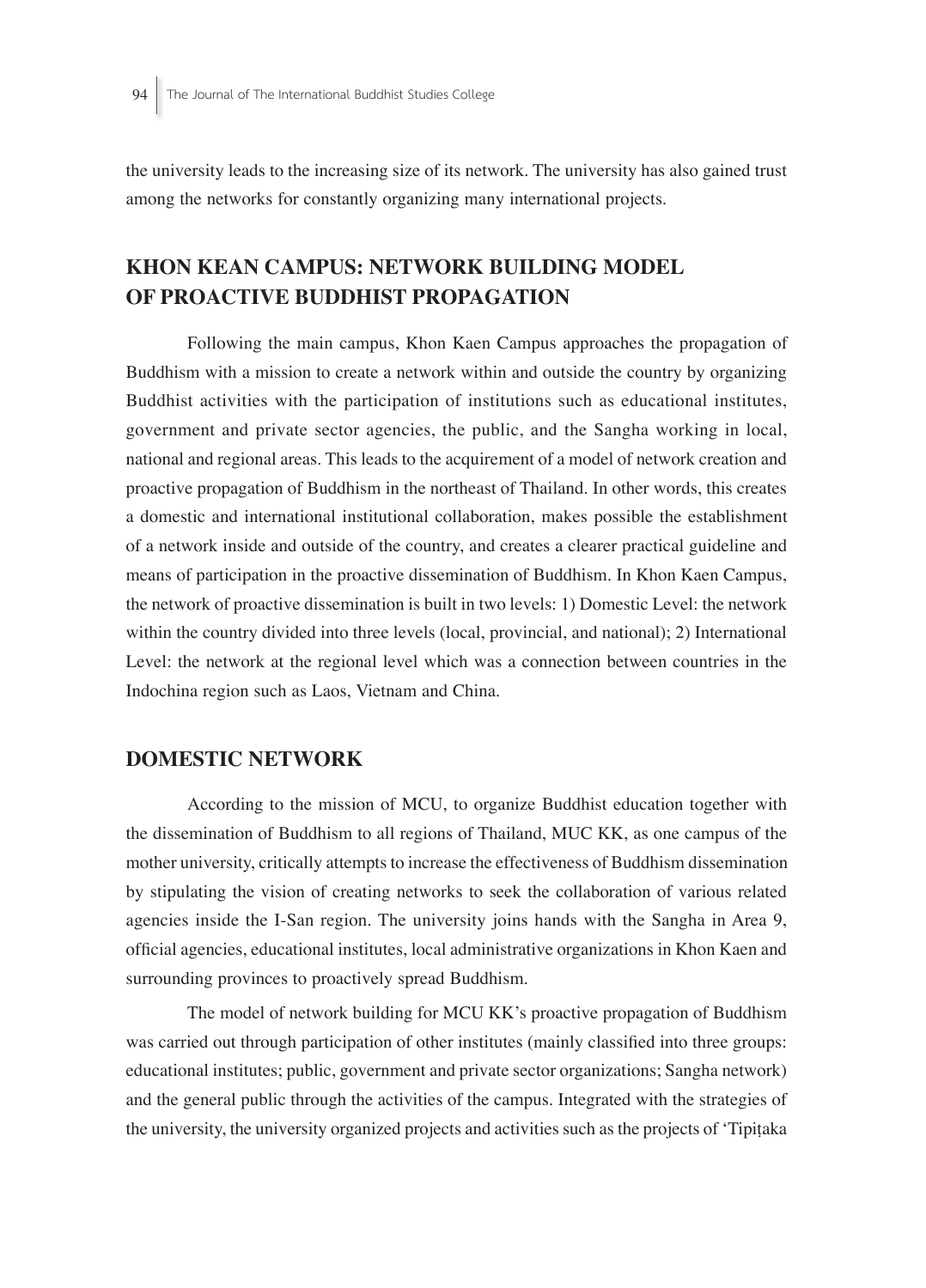Study', 'Buddhist Idol Development' and 'Seminars on Local Wisdom', in collaboration with educational institutes such as police, military, faculty of teachers, and local residents. The empirical results of these can be seen in the increasing number of Buddhist monks and laypersons coming to visit and study at the campus and eventually the campus is well-known in the community. And, now a number of important government and private sector units surrounding the campus participated in the campus' activities more and more. This clearly indicates that the model of proactive propagation of Buddhism is effective and gradually shows its successful outcomes.

The model of network creation through a group of Sangha networks was brought about by organizing Buddhist activities or ceremonies with the collaboration of the Sangha in different areas. The university together with the Office of Morality and Ethics and Stability Promotion of Nation, Religion and Monarch organized the project to celebrate 2600 years of the Buddha's enlightenment. There were many activities in this ceremony such as 'Sīlācāri-Sīlācārinā Ordination', 'Tipiṭaka Recitation', 'Enlightened Wisdom of the Buddha Exhibition', 'Buddha and Arahant Relics Exhibition', and 'Triple Gem Virtue Walking'. The organized projects are consistent with the university strategy to promote Buddhism, art and cultures as mentioned in Strategy 01: to support students and personnel in organizing activities to promote Buddhism and conserve art and cultures, and Strategy 02: to develop the campus as a national and international learning resource of Buddhism and other cultures.

#### **INTERNATION NETWORK**

Building the network of Buddhist propagation in the Indochina region is one of the primary missions of Khon Kaen Campus. It is the international network building in a region which has had the same cultural and social basis. The university has established the network centre of Buddhist learning in the Indochina region at Thatsrikhotbong Temple, Thakheak City, Khummuan State, Laos. The most tangible outcome of this can be seen in the increasing number of the students from Laos, Cambodia and other countries coming to study at the campus. Through organizing the international conference, the campus gains collaboration from international governmental organizations such as the Consulates of China, Cambodia, Laos and Vietnam. Furthermore, the campus is now working on its first international journal 'Journal of Buddhist Education and Research, JBER' joined by the scholars from USA, Australia, Indonesia, Taiwan, Singapore, China, India, and Sri Lanka. This is also the result from building the international network based on the model. The international journal can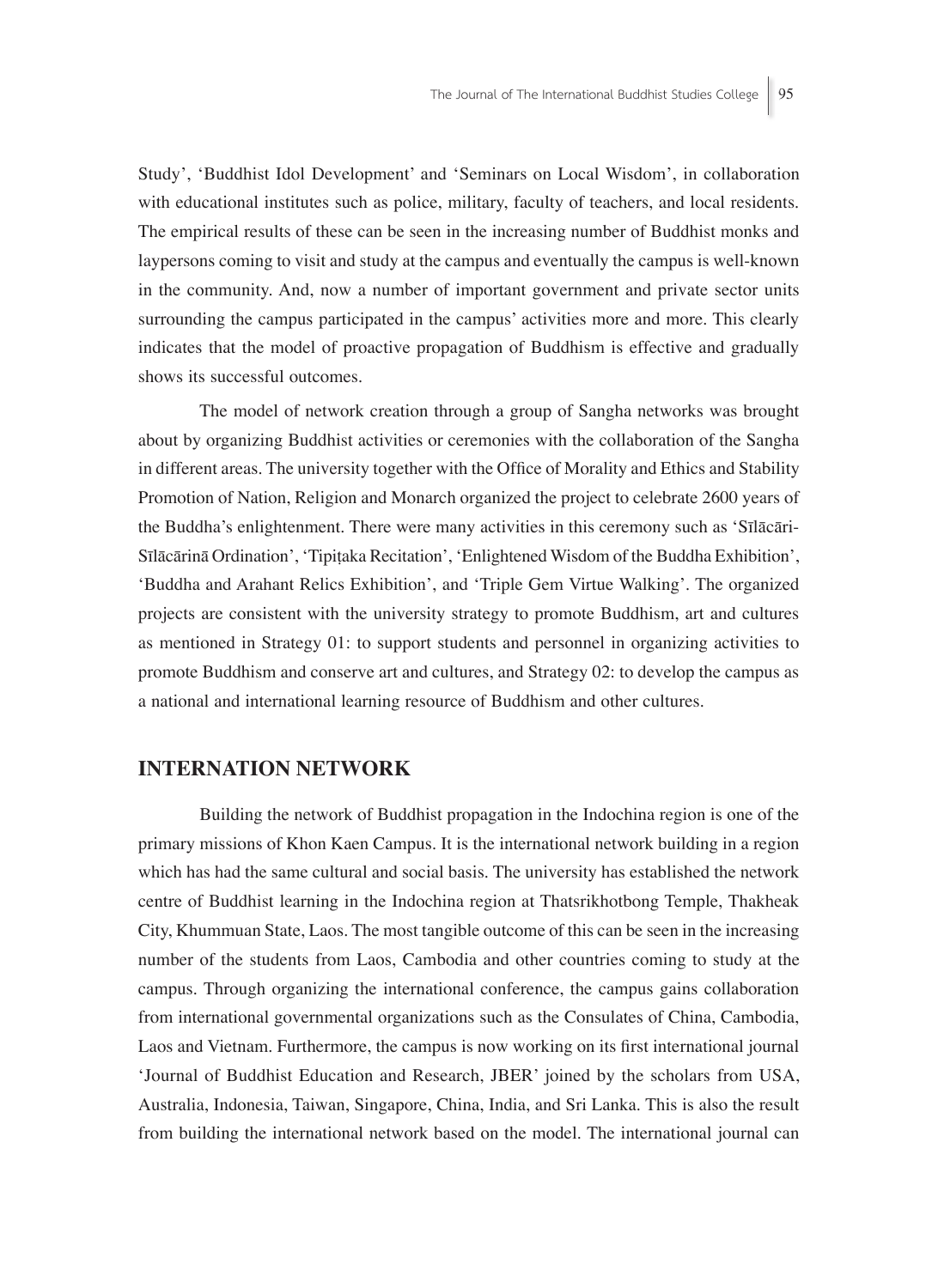be used as a medium of dissemination of Buddhism in the form of academic activities as they allow the scholars to exchange knowledge and give an opportunity for those who are interested in learning the academic Buddhist knowledge.

### **DISCUSSION**

Created by the Deputy Rector of Khon Kaen Campus, the model of networking building for proactive propagation of Buddhism of Khon Kaen Campus is effective in terms of implementation within the region. The model is clearly developed from the network building of the main campus and is adjusted to suite the working contexts. For the domestic network relationship maintenance, there does not seem to be a major issue for the campus as all network institutions uses Thai as the official language to communicate. This is simple to create understanding between the institutes. Yet, for the international one, the campus needs more personnel with capacity in languages. This leads to the establishment of Language Institute of Khon Kaen Campus at the beginning of this year, 2017. Following the main campus, Khon Kaen Campus also issues the notice of English proficiency for the staff and organizes English training for all the personnel. This could be the best way to get all the campus staff ready to maintain the international network in the future. Moreover, to deal with risk management, highly qualified personnel with high English proficiency are recruited to support the mission. Even though the foreign language development for the personnel of the campus is an academic matter, it is a very intrinsic operation which could support the propagation of Buddhism in the region. The model application is truly consistent with the main mission of the main campus and could be the prototype for dissemination of Buddhism in other regions as well. So, it is the primary mission of Buddhist University to improve the quality of both academic matters and staff simultaneously to serve its unique mission which is 'the educational development and propagation of Buddhism'. From the above discussion, this can definitely be said '*Mahachula-academics always support the propagation of Buddhism*'.

### **CONCLUSION**

It is clear that the international mission of Mahachulalongkornrajavidyalaya University is expanding rapidly in many parts of the country under the leadership of the Rector, Phra Brahmapundit (Prof. Dr.) to meet the vision of being 'the International Buddhist University for mental and social development'. This truly benefits the spread of the Buddha teachings inside and outside of the country. As the branch in the northeast of the country, Khon Kaen